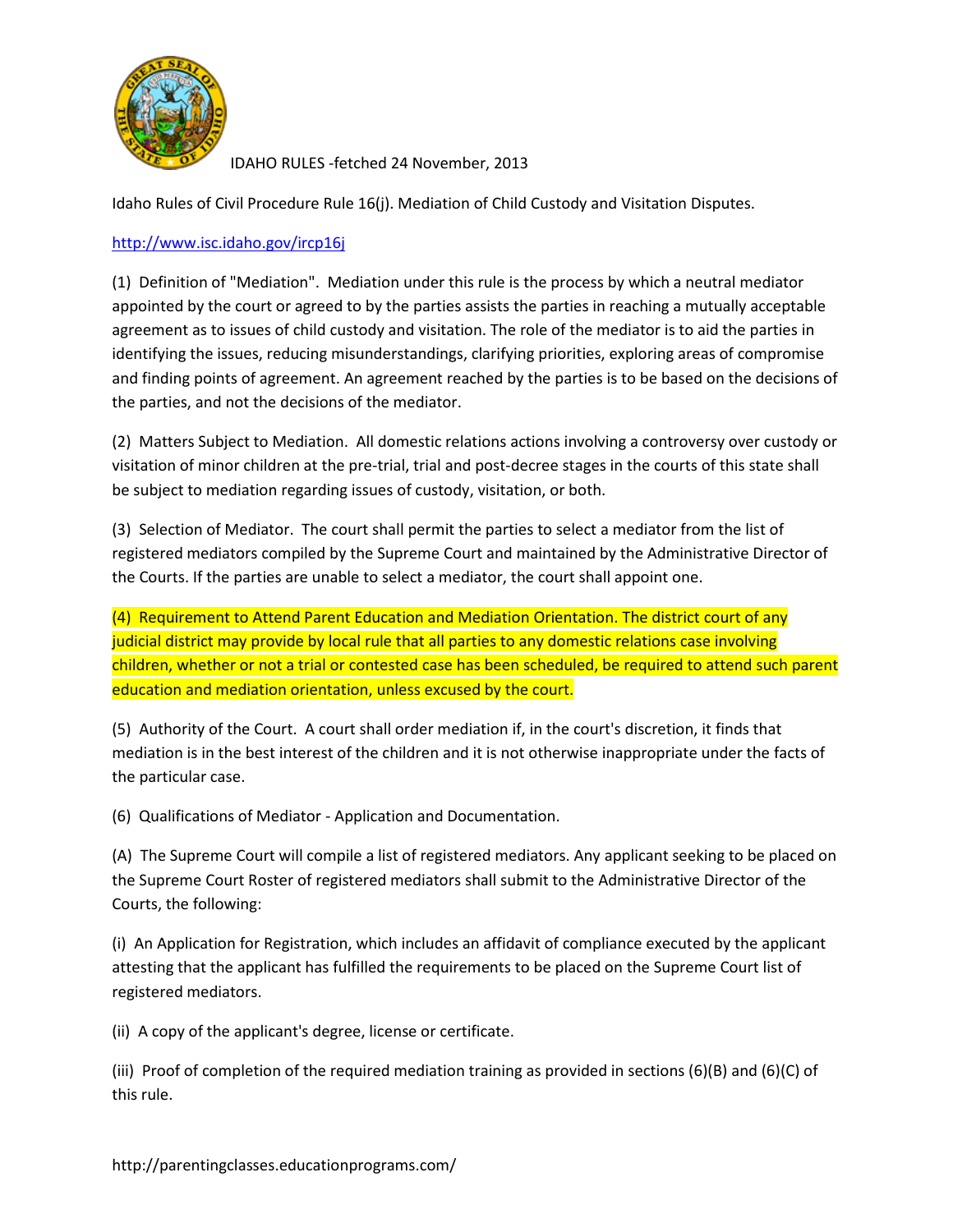

(B) Qualifications - Professional Credentials. To be placed on the list of registered mediators compiled by the Supreme Court, the applicant must have at least one of the following professional credentials:

(i) The applicant is recognized by Idaho Mediation Association as a Certified Professional Mediator (CPM), or membership in the Association for Conflict Resolution at the advanced practitioner level or other national organizations with equivalent standards for membership.

(ii) The applicant is a member of one of the following: the Idaho judiciary; licensed member of the Idaho State Bar Association; licensed psychologist; licensed professional counselor; licensed clinical professional counselor; licensed master social worker; licensed clinical or independent practice social worker; licensed marriage and family therapist; certified school counselor; or certified school psychologist.

(iii) The applicant possesses a bachelors degree.

(C) Training. There are two independent training criteria for all applicants as set forth more fully below. An applicant must complete the substantive training set forth in subsections (i) and (ii) below. In addition, such training shall be approved and/or provided by an accredited college or university, the Idaho Mediation Association, Association for Conflict Resolution, Association of Family and Conciliation Courts, the Idaho State Bar, or the Idaho Supreme Court, Administrative Office of the Courts.

(i) Applicants under subsections 6(B)(i) and (iii) must have completed a minimum of 60 hours mediation training within the past two years, 20 of which must be in the field of child custody mediation. Applicants under subsection 6(B)(ii) must have completed a minimum of 40 hours mediation training within the past two years, 20 of which must be in the field of child custody mediation. At least 40 of the training hours required under this section shall be acquired through a single training course.

(ii) At least 20 hours of the mediation training required for applicants under section 6(B)(ii), and at least 40 hours of the training requirements for applicants under sections 6(B)(i) and (iii), shall include the following topics, at least 30 percent of which must be in the practice of mediation skills:

(a) Information gathering (intake; obtaining facts; screening issues);

- (b) Mediator relationship skills (neutrality; confidentiality; nonjudgmental);
- (c) Communication skills (active listening; reframing issues: clarifying);
- (d) Problem solving skills (identify problems, positions, needs, interests; brainstorm alternatives);

(e) Conflict management skills (theories of conflict management; mediation models; reducing tensions; power imbalances);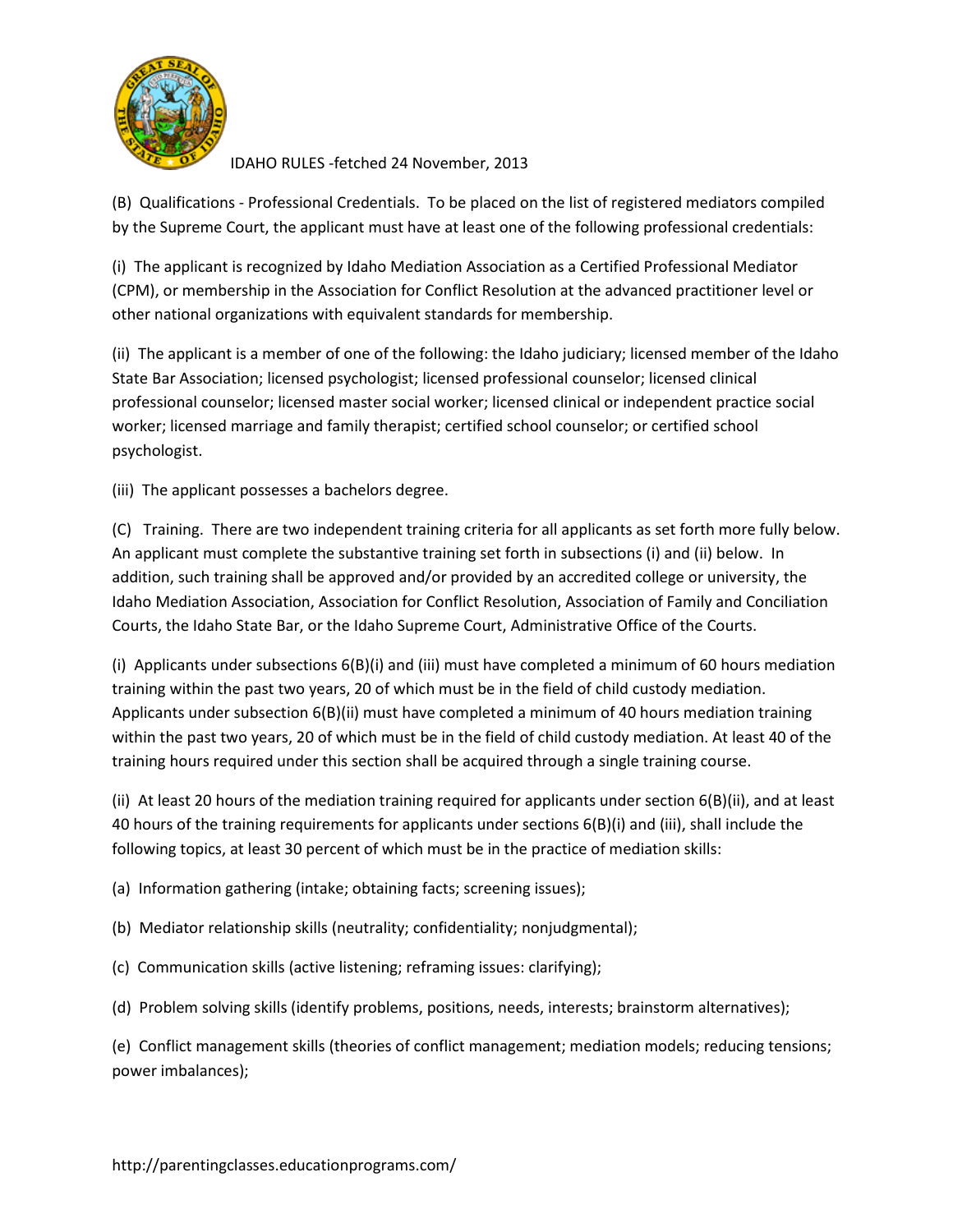

- (f) Ethics (standards of practice; typical problems);
- (g) Professional skills (substantive knowledge areas; case management; drafting agreements).
- (iii) The 20 hours of child custody training required in section 6(C)(i) shall include the following topics:
- (a) Conflict resolution theory;
- (b) Psychological issues in separation, divorce, and family dynamics;
- (c) Domestic violence;
- (d) Issues and needs of children;
- (e) Child custody mediation processes and techniques;
- (f) Family law, including custody and support.
- (g) Mediation ethics a minimum of two hours.

(D) Continuing Education of Mediators. Beginning the next July 1 after a mediator has been placed on the Supreme Court list of registered mediators, the mediator must take at least thirty (30) hours of child custody training in one or more of the areas as set forth in Section (C)(iii) in each and every three (3) years period following the July 1 date. This training must include a minimum of two hours of mediation ethics training. The mediator must file proof of compliance with this requirement with the Administrative Office of the Courts by July 1 of the year the continuing education is due. Along with proof of compliance, a mediator under section 6(B)(ii) must also send proof of current licensing.

(E) The administrative district judge in each judicial district may, by administrative order, require mediators to comply with additional criteria beyond those stated in subsections (6)(B) and (6)(C) of this rule.

(F) Persons approved as child custody mediators prior to the effective date of the amendment to this rule shall not be required to satisfy the training requirements of parts (6)(B)(i), (6)(B)(ii) and (6)(B)(iii) of this rule, but shall be required to fulfill the additional continuing education requirements of part (6)(D) of this rule.

(7) Duties of Mediator.

(A) The mediator has a duty to define and describe for the parties the process of mediation and its cost during the initial conference before the mediation conference begins. The description should include the following: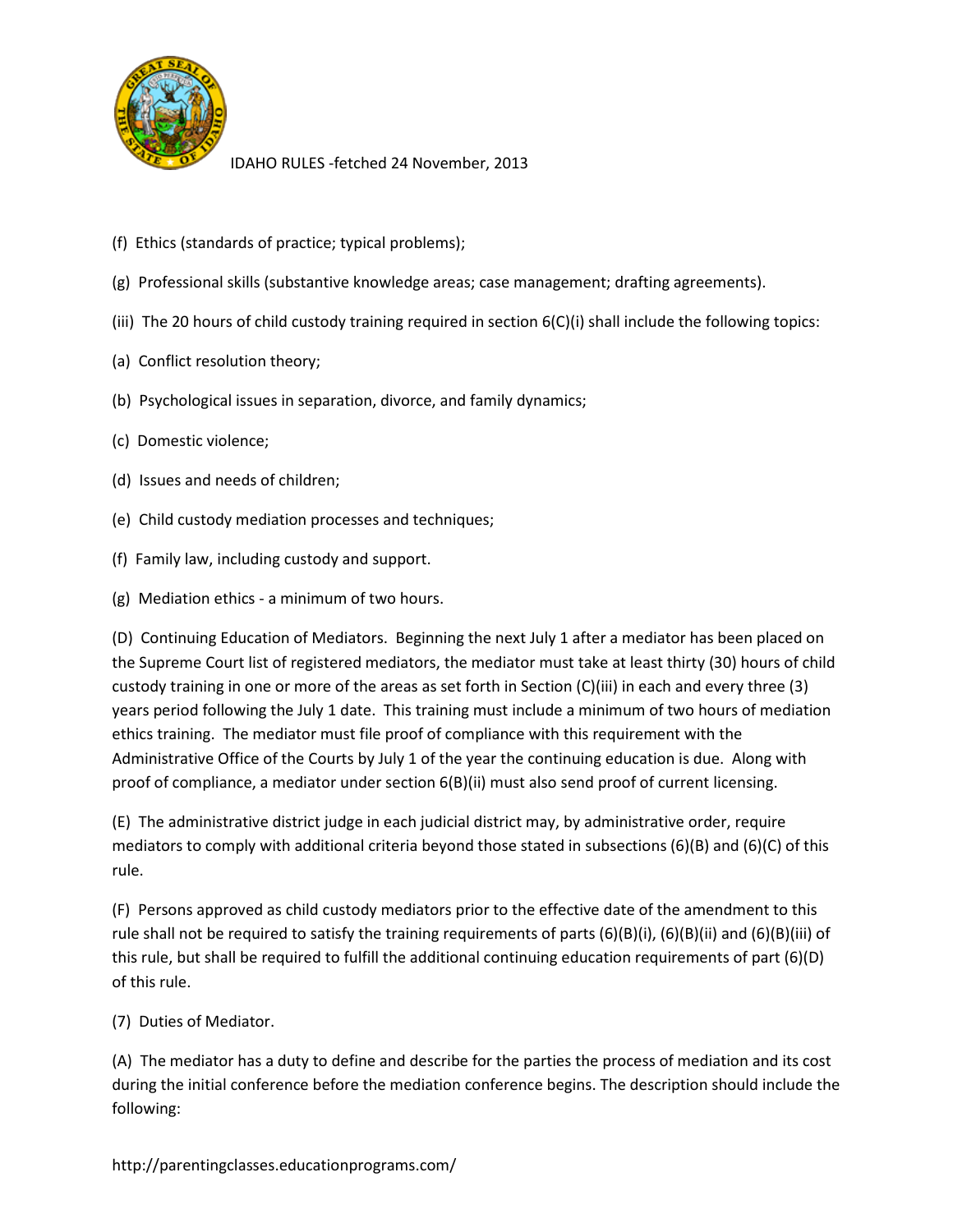

(i) The difference between mediation and other forms of conflict resolution, including therapy and counseling;

(ii) The circumstances under which the mediator will meet alone with either of the parties or with any other person;

(iii) Any confidentiality of the mediation proceedings and any privilege against disclosure;

(iv) The duties and responsibilities of the mediator and of the parties;

(v) The fact that any agreement reached will be reached by mutual consent of the parties;

(vi) The mediator shall advise the participants to seek independent legal counsel prior to resolving the issues and in conjunction with formalizing an agreement;

(vii) The information necessary for defining the disputed issues.

(B) The mediator has a duty to be impartial, and to advise all parties of any circumstances bearing on possible bias, prejudice or impartiality.

(i) The parties shall have the right to have counsel review any resulting agreement before its submission to the court.

(ii) Any agreement submitted to the court shall be subject to court review and approval. The court shall reject such agreement only if it is not in the best interests of the child or children involved.

(8) Communications Between Mediator and the Court.

(A) The mediator and the court shall maintain no contact or communication except that the mediator may, without comment or observation, report to the court:

(i) That the parties are at an impasse;

(ii) That the parties have reached an agreement. In such case, however, the agreement so reached shall be reduced to writing, signed by the parties and submitted to the court by one or both of the parties, if pro se; otherwise, through their attorneys, for the court's approval.

(iii) That one or both of the parties have failed to attend the mediation proceeding;

- (iv) That meaningful mediation is ongoing;
- (v) That the mediator withdraws from mediation;
- (vi) The allegation or suspicion of domestic violence.